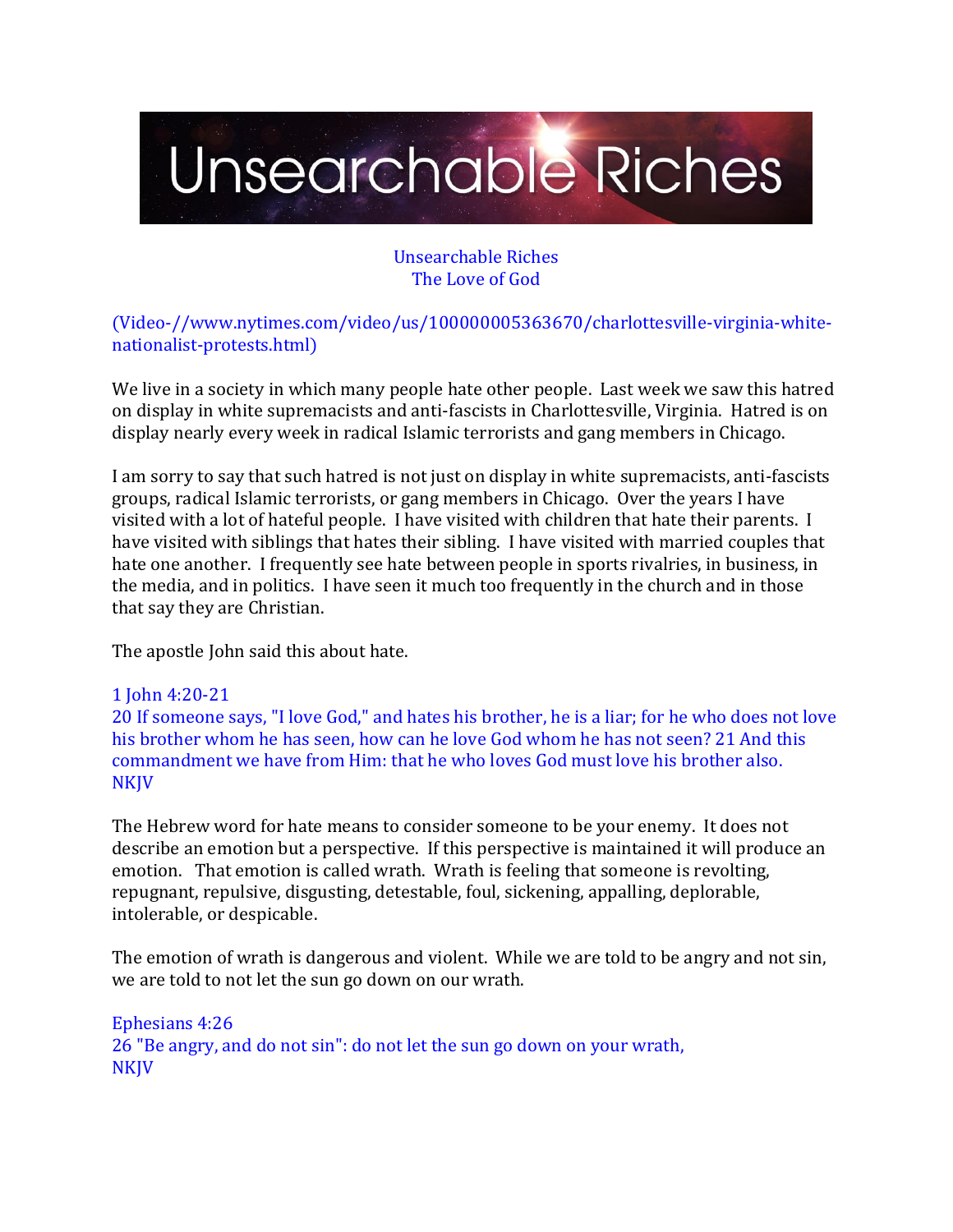The Greek word for anger in Ephesians 4:26 means to be exasperated or provoked. We can control the emotion of anger and act responsibly. The Greek word for wrath means a violent passion that seeks vengeance and retribution. Wrath will always control us.

Wrath develops in me for you if I maintain the perspective that you are my enemy.

# Enemy(hate)=Wrath

If we maintain a perspective that other people are our enemies, we will experience the emotion of wrath. That emotion will cause us to attack them. We can attack them by withdrawing our affection from them. Or we can attack them with our words and our actions. One of the most visible signs of hatred and wrath is lying about people to damage their reputation.

Condemnation of something wrong can appeal to the conscience of someone who is wrong. It may motivate them to seek a solution to their problem.

But the only lasting solution to the problem of hate and wrath is found in the unsearchable riches of Christ.

Jesus is the living example of someone that rose above hate. There were Jews and Romans that saw Jesus as their enemy. They hated Jesus and were full of wrath. They would eventually execute Him just like James Fields executed Heather Heyer in Charlottesville.

While dying on the cross Jesus prayed father forgive them for they know not what they do.

### Luke 23:34 34 Then Jesus said, "Father, forgive them, for they do not know what they do." NKJV

While men saw Jesus as their enemy…

- Jesus saw these men as lost sheep without a shepherd. (Matthew 6:34)
- Jesus saw these men as children that needed a mother. (Luke 13:34)
- Jesus saw these men as enslaved prisoners that needed to be set free. (Luke 4:18)
- Jesus saw these men as blind that needed their sight. (Matthew 4:16)
- Jesus saw these men as sick and bruised people that needed to be made whole. (Matthew 12:20)
- Jesus saw these men as prodigal sons that needed to come to their senses. (Luke 15:11-32)
- Jesus saw these men as family members that needed to be reconciled with Him. (Luke 15:11-32)

Jesus longed for those that considered Him to be their enemy to become His brother. Instead of wrath, Jesus was filled with compassion. Let me ask you a few questions.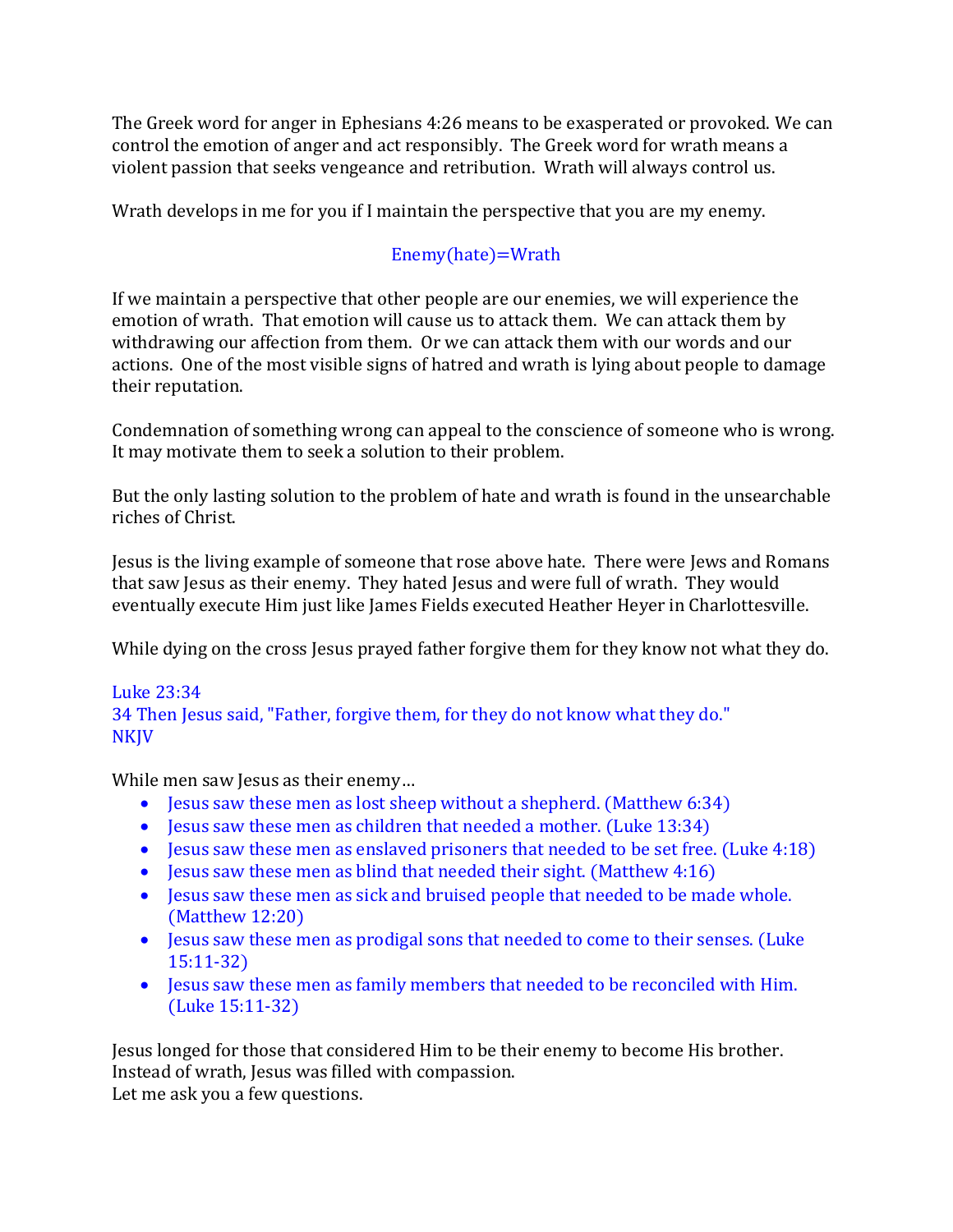- Is Jesus view of those that considered Him to be their enemy, your view of those that consider you to be their enemy? If you follow Jesus, the world will hate you. (Luke 6:22)
- Is Jesus view of those that hated Him, your view of those that hate you?
- Is Jesus view of those who offended Him, your view of those that offend you?

Jesus lived out the meaning of the Hebrew word for love. The Hebrew word for love means to consider others to be a brother or a friend rather than an enemy. Love was a perspective rather than an emotion. It was understood that when someone had this perspective toward others, it would produce a feeling of affection for them. Jesus said we should have this perspective and this affection for God and for those that consider us to be their enemy and for those that offend us.

#### Matthew 5:43-45

43 "You have heard that it was said, 'You shall love your neighbor and hate your enemy.' 44 But I say to you, love your enemies, bless those who curse you, do good to those who hate you, and pray for those who spitefully use you and persecute you, 45 that you may be sons of your Father in heaven; NKJV

Just condemning hatred will not change a person that hates others. The example of Jesus will not change a person that hates others. Understanding words and their meanings will not change a person that hates others. Understanding right and wrong will not change a person that hates others.

If you want to experience the unsearchable riches of Jesus you must receive Jesus!

If you are a hateful person and you want to change you must receive Jesus.

To receive Jesus means to receive both the death and the life of Jesus.

• The death of Jesus

The death of Jesus paid for your sin.

#### Ephesians 1:7 7 In Him we have redemption through His blood, the forgiveness of sins, according to the riches of His grace **NKJV**

The first man and the first woman rebelled against God and became sinners. Everyone of their descendants has been born into sin. You were born a rebel against God. (Romans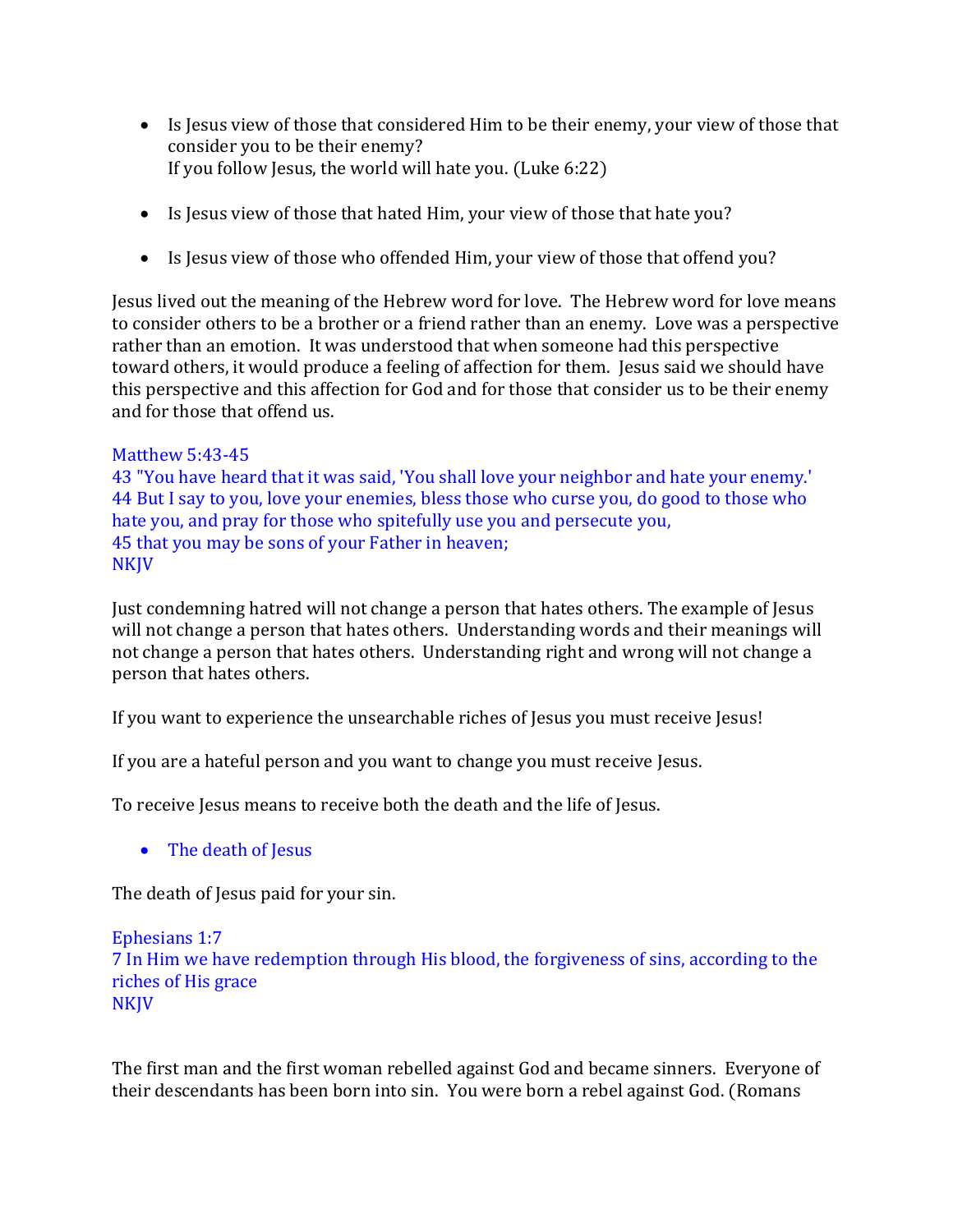3:23). God is your enemy. You hate God. The ultimate way to show hate that you cannot hurt is to act like they do not exist.

You deserve the wrath of God. The wages of sin is death. (Romans 6:23)

When we enter this world, there is nothing about us that makes us anything but detestable to God. But instead of treating us like enemies, He loved His enemies. He gave His Son Jesus to die for our sin. In His death, Jesus experienced the judgment of God on our behalf.

Romans 5:6-9

6 For when we were still without strength, in due time Christ died for the ungodly. 7 For scarcely for a righteous man will one die; yet perhaps for a good man someone would even dare to die. 8 But God demonstrates His own love toward us, in that while we were still sinners, Christ

died for us.

9 Much more then, having now been justified by His blood, we shall be saved from wrath through Him.

NKJV

Jesus death paid for our sin.

To receive Jesus means to receive the death of Jesus for your sin. It means that you enter into an agreement with Jesus. You agree to receive Jesus and He agrees to save you from your sin.

But if you are going to stop hating other people, you must also receive the life of Jesus.

• The life of Jesus

Jesus did not come and die for mankind just so our sins can be forgiven and we could go on hating people. Jesus died and rose again to start a new race of people that are like Him.

Romans 8:29

29 For whom He foreknew, He also predestined to be conformed to the image of His Son, that He might be the firstborn among many brethren. NKJV

#### 2 Corinthians 3:18

18 But we all, with unveiled face, beholding as in a mirror the glory of the Lord, are being transformed into the same image from glory to glory, just as by the Spirit of the Lord. NKJV

Galatians 3:26-29 26 For you are all sons of God through faith in Christ Jesus. 27 For as many of you as were baptized into Christ have put on Christ. 28 There is neither Jew nor Greek, there is neither slave nor free, there is neither male nor female; for you are all one in Christ Jesus.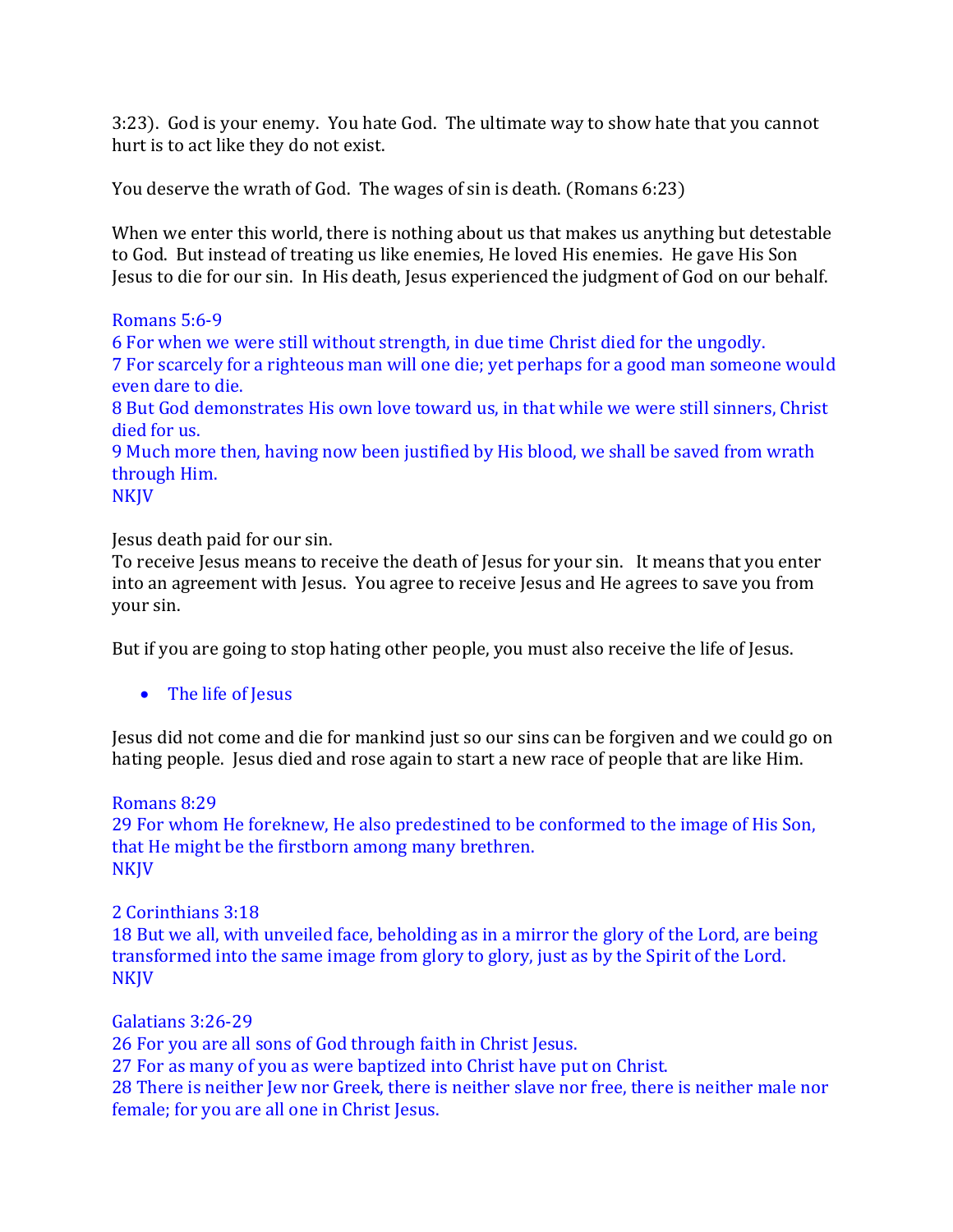29 And if you are Christ's, then you are Abraham's seed, and heirs according to the promise. NKJV

Hatred and wrath does not arise from just being offended. If that was the case then we would be hateful every day.

Hatred arises from our view of our identity; our view of ourselves; our view of who we are. White supremacists consider themselves to be white and superior. They find their sense of worth in being white and superior. They find their sense of honor in being white and superior. We can find our identity in our nationality, our race, our ethnic group, the color of our skin, our family, our state, our gender, our sexual preferences, our home town, our favorite sports team, our gang, our club, our social status, our political party, our talents, etc.

If we find our identity in any one of these temporary things, we are going to be subject to hatred and wrath whenever our identity is threatened.

To receive the life of Jesus means to receive by faith a new identity in Christ.

#### Colossians 3:8-11

8 But now you yourselves are to put off all these: anger, wrath, malice, blasphemy, filthy language out of your mouth.

9 Do not lie to one another, since you have put off the old man with his deeds,

10 and have put on the new man who is renewed in knowledge according to the image of Him who created him,

11 where there is neither Greek nor Jew, circumcised nor uncircumcised, barbarian, Scythian, slave nor free, but Christ is all and in all. NKJV

It means to find your sense of worth in being in Christ. It means to find your sense of honor in being in Christ. It means to view yourself the way God views you and the way Jesus views others.

Receiving your new identity in Jesus immediately frees you from the root of all hatred and the source of all wrath. There is nothing that anyone can do or say that is a threat to who you are.

Call me white trash. Call me a bigot. Call me an idiot. Call me homophobic. Call me a hateful gay basher. Call me transphobic. Curse my family name. Call me an Okie. Call me anti-American. Call me self-righteous. Call me a bible thumper. Call me a Jesus Freak.

There is nothing you can do or say to make me hate you because there is nothing within me that is threatened. Paul said…